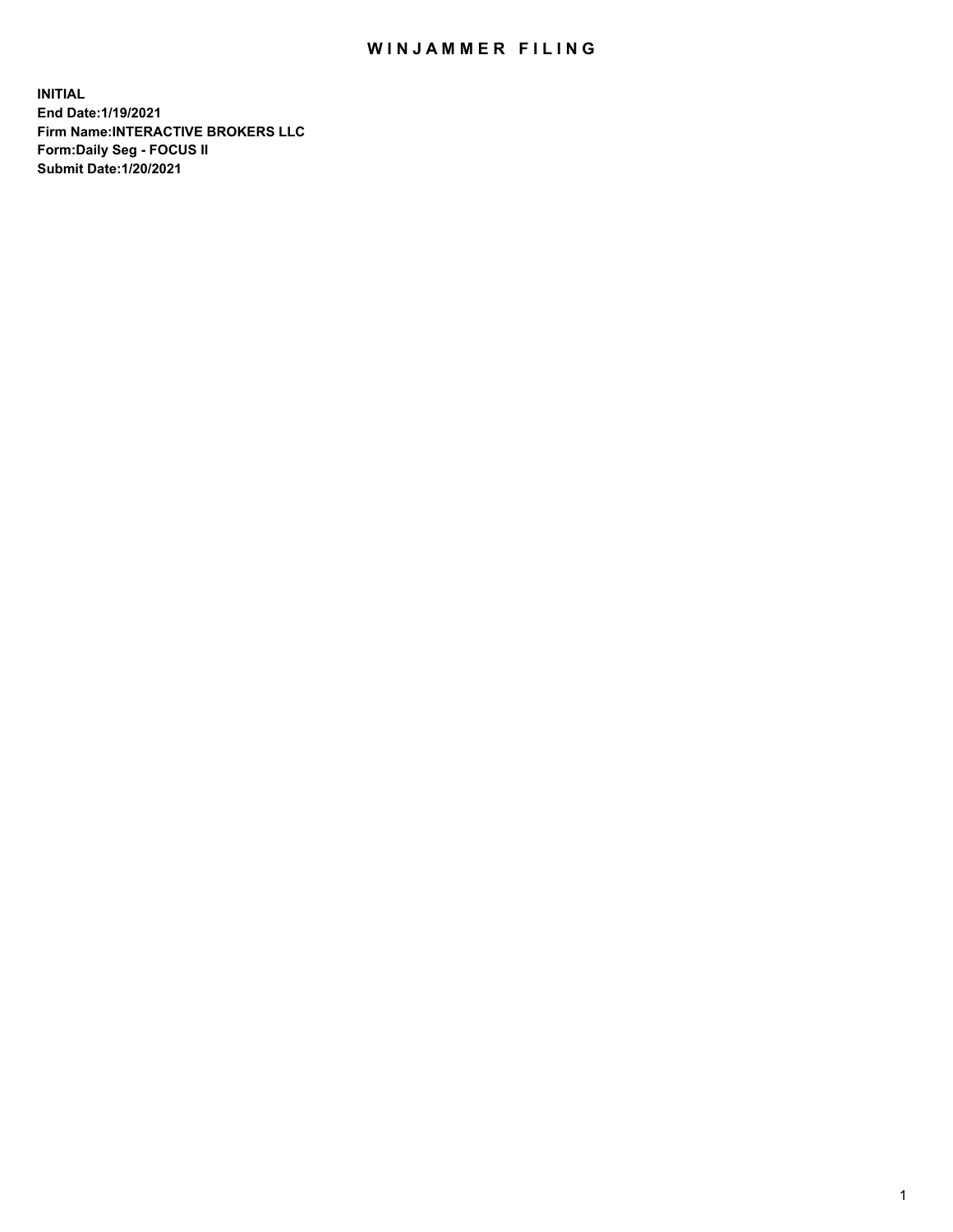**INITIAL End Date:1/19/2021 Firm Name:INTERACTIVE BROKERS LLC Form:Daily Seg - FOCUS II Submit Date:1/20/2021 Daily Segregation - Cover Page**

| Name of Company                                                                                                                                                                                                                                                                                                                | <b>INTERACTIVE BROKERS LLC</b>                                                   |  |
|--------------------------------------------------------------------------------------------------------------------------------------------------------------------------------------------------------------------------------------------------------------------------------------------------------------------------------|----------------------------------------------------------------------------------|--|
| <b>Contact Name</b>                                                                                                                                                                                                                                                                                                            | James Menicucci                                                                  |  |
| <b>Contact Phone Number</b>                                                                                                                                                                                                                                                                                                    | 203-618-8085                                                                     |  |
| <b>Contact Email Address</b>                                                                                                                                                                                                                                                                                                   | jmenicucci@interactivebrokers.c<br>om                                            |  |
| FCM's Customer Segregated Funds Residual Interest Target (choose one):<br>a. Minimum dollar amount: ; or<br>b. Minimum percentage of customer segregated funds required:% ; or<br>c. Dollar amount range between: and; or<br>d. Percentage range of customer segregated funds required between:% and%.                         | <u>0</u><br>$\overline{\mathbf{0}}$<br>155,000,000 245,000,000<br>0 <sub>0</sub> |  |
| FCM's Customer Secured Amount Funds Residual Interest Target (choose one):<br>a. Minimum dollar amount: ; or<br>b. Minimum percentage of customer secured funds required:% ; or<br>c. Dollar amount range between: and; or<br>d. Percentage range of customer secured funds required between:% and%.                           | <u>0</u><br>$\overline{\mathbf{0}}$<br>80,000,000 120,000,000<br>0 <sub>0</sub>  |  |
| FCM's Cleared Swaps Customer Collateral Residual Interest Target (choose one):<br>a. Minimum dollar amount: ; or<br>b. Minimum percentage of cleared swaps customer collateral required:% ; or<br>c. Dollar amount range between: and; or<br>d. Percentage range of cleared swaps customer collateral required between:% and%. | <u>0</u><br>$\underline{\mathbf{0}}$<br>0 <sub>0</sub><br>0 <sub>0</sub>         |  |

Attach supporting documents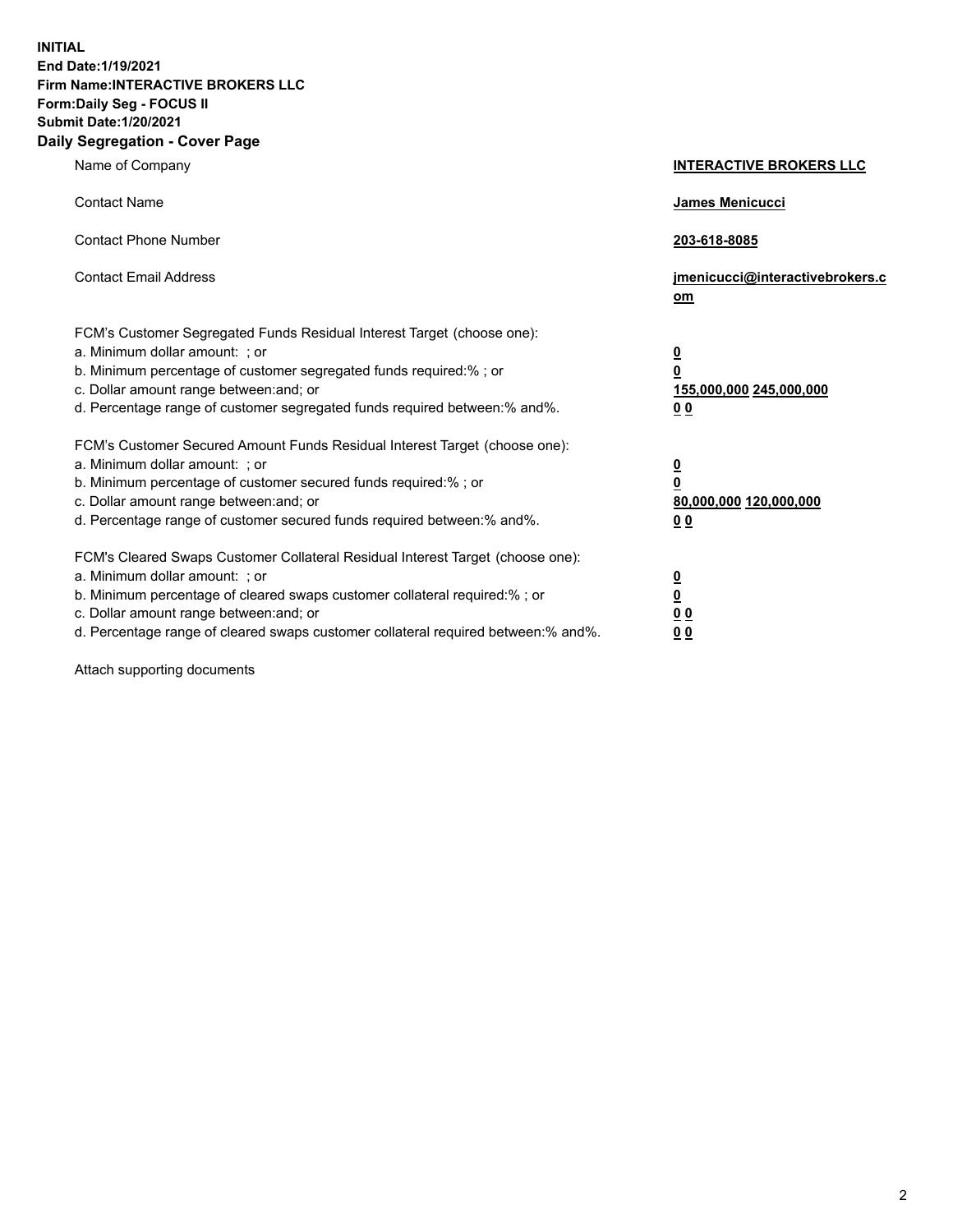**INITIAL End Date:1/19/2021 Firm Name:INTERACTIVE BROKERS LLC Form:Daily Seg - FOCUS II Submit Date:1/20/2021 Daily Segregation - Secured Amounts**

## Foreign Futures and Foreign Options Secured Amounts Amount required to be set aside pursuant to law, rule or regulation of a foreign government or a rule of a self-regulatory organization authorized thereunder **0** [7305] 1. Net ledger balance - Foreign Futures and Foreign Option Trading - All Customers A. Cash **471,136,188** [7315] B. Securities (at market) **0** [7317] 2. Net unrealized profit (loss) in open futures contracts traded on a foreign board of trade **30,835,390** [7325] 3. Exchange traded options a. Market value of open option contracts purchased on a foreign board of trade **96,825** [7335] b. Market value of open contracts granted (sold) on a foreign board of trade **-12,839** [7337] 4. Net equity (deficit) (add lines 1. 2. and 3.) **502,055,564** [7345] 5. Account liquidating to a deficit and account with a debit balances - gross amount **8,145** [7351] Less: amount offset by customer owned securities **0** [7352] **8,145** [7354] 6. Amount required to be set aside as the secured amount - Net Liquidating Equity Method (add lines 4 and 5) **502,063,709** [7355] 7. Greater of amount required to be set aside pursuant to foreign jurisdiction (above) or line 6. **502,063,709** [7360] FUNDS DEPOSITED IN SEPARATE REGULATION 30.7 ACCOUNTS 1. Cash in banks A. Banks located in the United States **47,375,422** [7500] B. Other banks qualified under Regulation 30.7 **0** [7520] **47,375,422** [7530] 2. Securities A. In safekeeping with banks located in the United States **374,985,000** [7540] B. In safekeeping with other banks qualified under Regulation 30.7 **0** [7560] **374,985,000** [7570] 3. Equities with registered futures commission merchants A. Cash **0** [7580] B. Securities **0** [7590] C. Unrealized gain (loss) on open futures contracts **0** [7600] D. Value of long option contracts **0** [7610] E. Value of short option contracts **0** [7615] **0** [7620] 4. Amounts held by clearing organizations of foreign boards of trade A. Cash **0** [7640] B. Securities **0** [7650] C. Amount due to (from) clearing organization - daily variation **0** [7660] D. Value of long option contracts **0** [7670] E. Value of short option contracts **0** [7675] **0** [7680] 5. Amounts held by members of foreign boards of trade A. Cash **190,654,074** [7700] B. Securities **0** [7710] C. Unrealized gain (loss) on open futures contracts **18,144,947** [7720] D. Value of long option contracts **96,825** [7730] E. Value of short option contracts **-12,839** [7735] **208,883,007** [7740] 6. Amounts with other depositories designated by a foreign board of trade **0** [7760] 7. Segregated funds on hand **0** [7765] 8. Total funds in separate section 30.7 accounts **631,243,429** [7770] 9. Excess (deficiency) Set Aside for Secured Amount (subtract line 7 Secured Statement Page 1 from Line 8) **129,179,720** [7380] 10. Management Target Amount for Excess funds in separate section 30.7 accounts **80,000,000** [7780] 11. Excess (deficiency) funds in separate 30.7 accounts over (under) Management Target **49,179,720** [7785]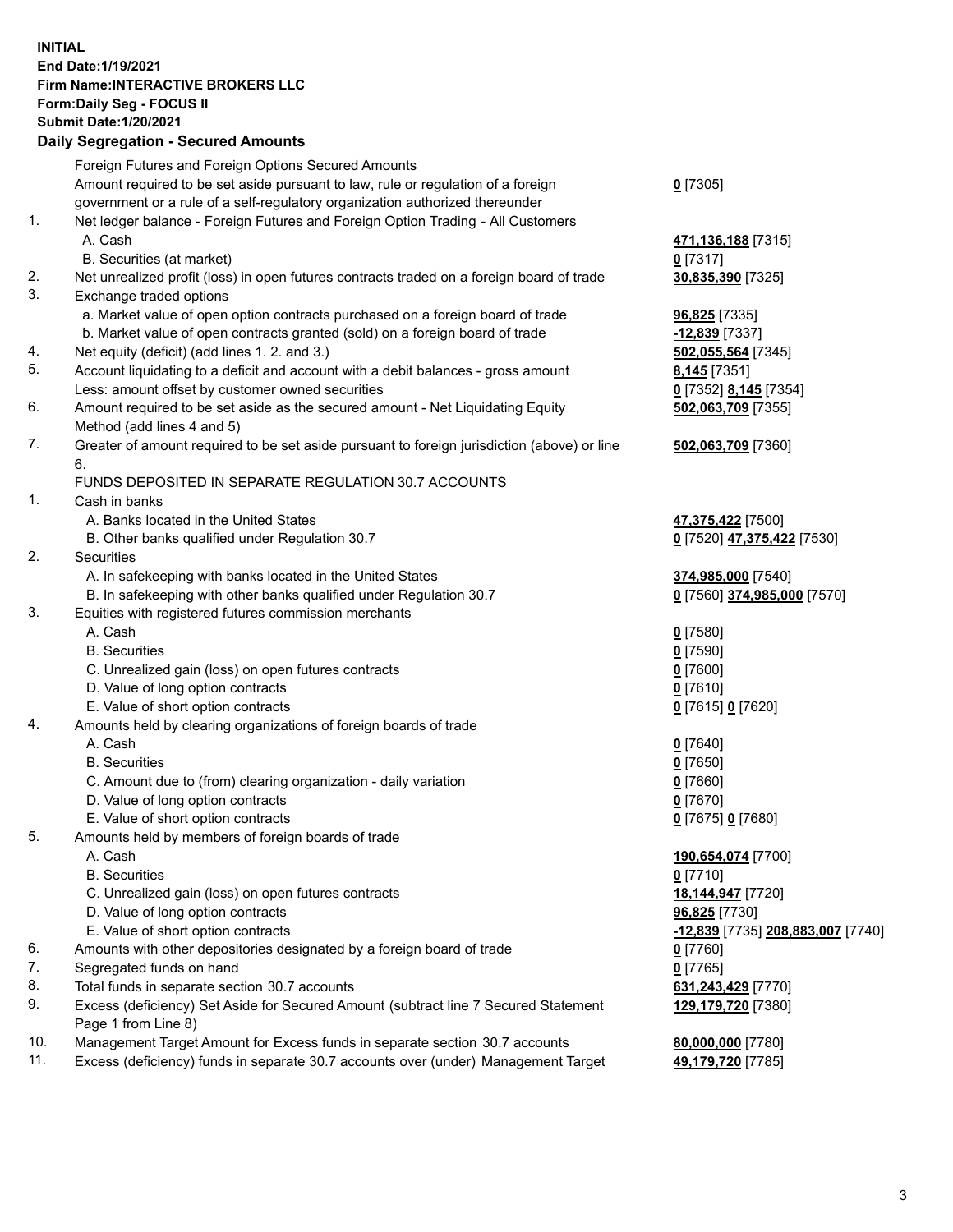**INITIAL End Date:1/19/2021 Firm Name:INTERACTIVE BROKERS LLC Form:Daily Seg - FOCUS II Submit Date:1/20/2021 Daily Segregation - Segregation Statement** SEGREGATION REQUIREMENTS(Section 4d(2) of the CEAct) 1. Net ledger balance A. Cash **5,464,248,789** [7010] B. Securities (at market) **0** [7020] 2. Net unrealized profit (loss) in open futures contracts traded on a contract market **315,745,983** [7030] 3. Exchange traded options A. Add market value of open option contracts purchased on a contract market **258,172,936** [7032] B. Deduct market value of open option contracts granted (sold) on a contract market **-218,392,016** [7033] 4. Net equity (deficit) (add lines 1, 2 and 3) **5,819,775,692** [7040] 5. Accounts liquidating to a deficit and accounts with debit balances - gross amount **3,115,697** [7045] Less: amount offset by customer securities **0** [7047] **3,115,697** [7050] 6. Amount required to be segregated (add lines 4 and 5) **5,822,891,389** [7060] FUNDS IN SEGREGATED ACCOUNTS 7. Deposited in segregated funds bank accounts A. Cash **1,785,674,564** [7070] B. Securities representing investments of customers' funds (at market) **2,183,839,830** [7080] C. Securities held for particular customers or option customers in lieu of cash (at market) **0** [7090] 8. Margins on deposit with derivatives clearing organizations of contract markets A. Cash **3,752,176** [7100] B. Securities representing investments of customers' funds (at market) **2,029,497,281** [7110] C. Securities held for particular customers or option customers in lieu of cash (at market) **0** [7120] 9. Net settlement from (to) derivatives clearing organizations of contract markets **-6,438,481** [7130] 10. Exchange traded options A. Value of open long option contracts **260,200,901** [7132] B. Value of open short option contracts **-220,673,902** [7133] 11. Net equities with other FCMs A. Net liquidating equity **0** [7140] B. Securities representing investments of customers' funds (at market) **0** [7160] C. Securities held for particular customers or option customers in lieu of cash (at market) **0** [7170] 12. Segregated funds on hand **0** [7150] 13. Total amount in segregation (add lines 7 through 12) **6,035,852,369** [7180] 14. Excess (deficiency) funds in segregation (subtract line 6 from line 13) **212,960,980** [7190] 15. Management Target Amount for Excess funds in segregation **155,000,000** [7194]

16. Excess (deficiency) funds in segregation over (under) Management Target Amount Excess

**57,960,980** [7198]